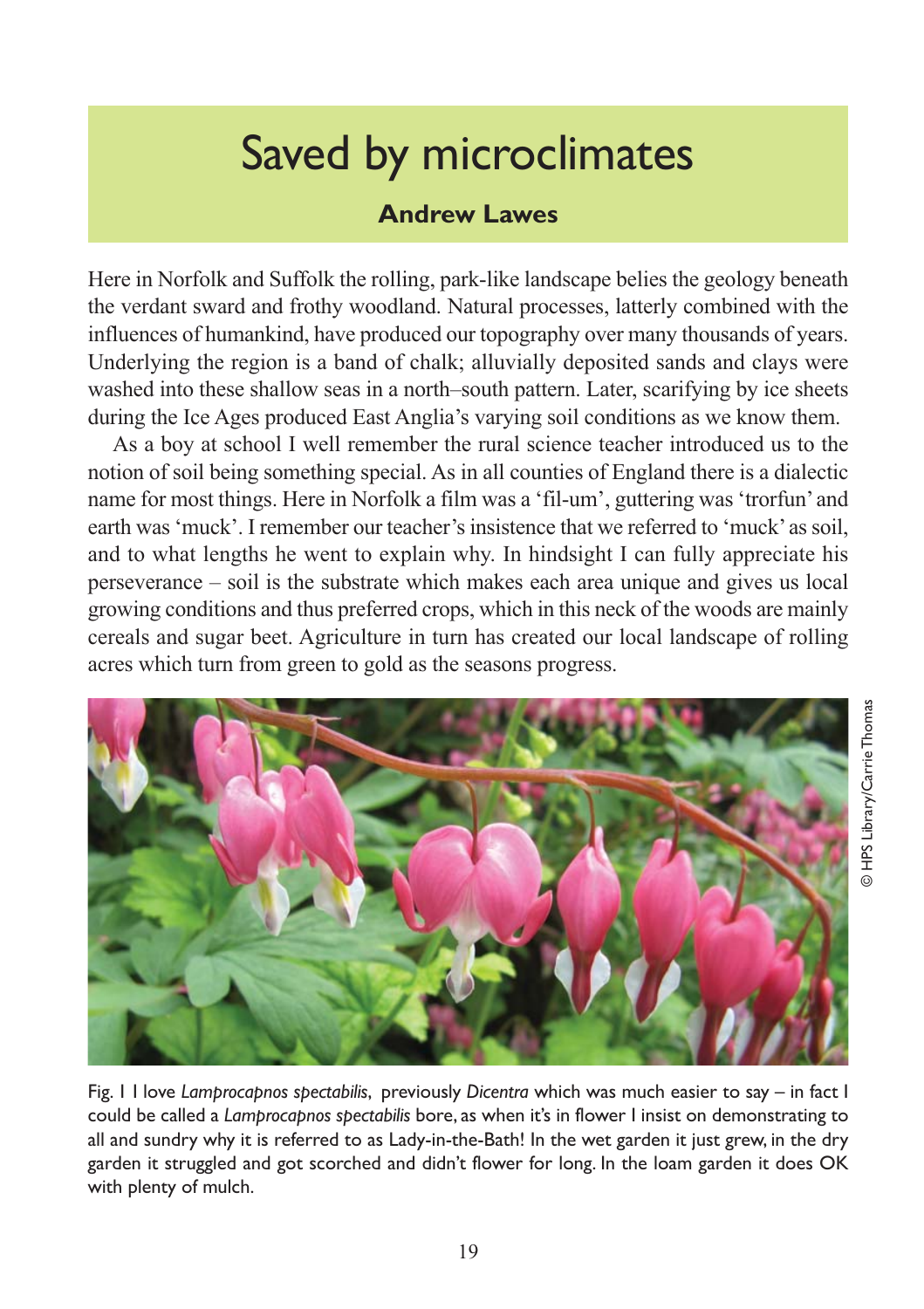

Fig. 2 Despite our range of soil types, despite the vagaries of our climate, it is still possible to grow a range of plants – including the ones that don't always suit our local soil.

My last three gardens, all within a radius of around ten miles, have given me experience of various East Anglian soils. The wet garden in Suffolk, on the coast near Lowestoft, was heavy clay and used to flood. The dry garden, inland at Ditchingham, was virtually pure sand. My present garden, in Beccles, is free-draining loam and therefore a lot more manageable; even so, we still have a brown lawn during the summer months!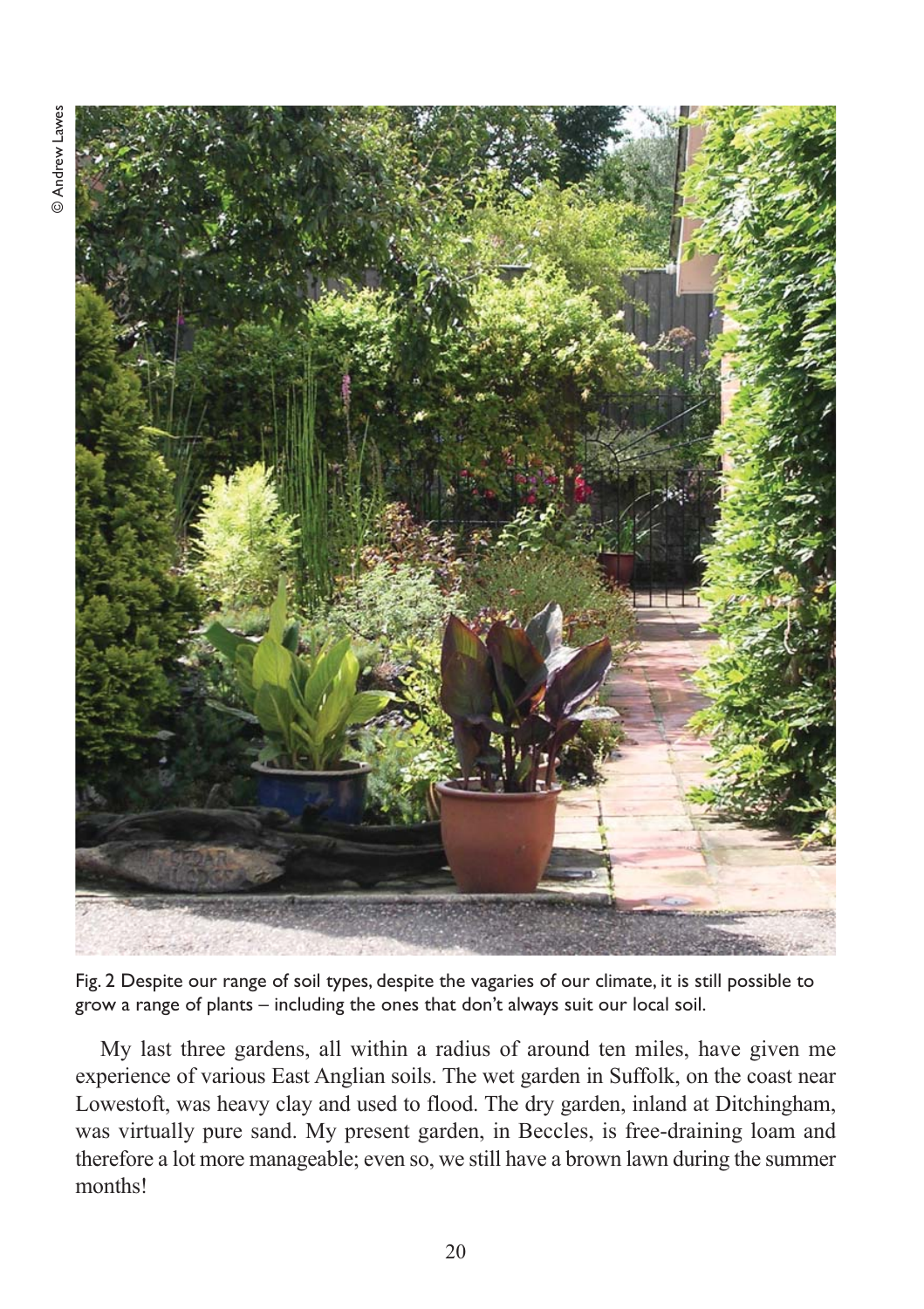The dry garden has much influenced my gardening practice in my present loambased garden. The problems I faced over a 17-year period caused me to reformulate my understanding of plants and gardening – it was a steep learning curve. Importantly, I found that the performance of each soil type is greatly affected by the forces of nature such as wind and rain: rain filtering through the soil not only giveth but also taketh away. Understanding this cycle of events and how it affects our gardens enables us to succeed, by whatever means, with whatever we grow.

It is frequently said, and I've found it true, that gardeners – especially members of the HPS, because we are genuinely interested in plants – always yearn to grow that which for some reason doesn't thrive in our local conditions. Noticeably, some of the more traditional gardeners hereabouts will list the plants that they can't grow: "They just don't like my soil" they say. That's like a red rag to a bull to me, so I battle on, and like others of the same ilk, attempt to grow what I yearn for, no matter how unsuited it is to my garden conditions.

In my dry garden of extremely freedraining, somewhat acid sand, I battled summer drought for 17 years. "Perfect rhodo country" a local nurserywoman declared. She was referring to rhododendrons. Fine, good advice for her end of the village but not so good at the other end where I lived. Taking her advice because it suited my desires, rather than using common sense, needless to say I indulged myself in rhodos! Free-draining soil, however, does exactly what it says on the tin, so no matter how much organic matter I dug in, or how much water I poured



Fig. 3 *Erythronium tuolumnense* grew under an upturned tree-root for several years. Pigeons seemed to like it too, as in some years they just nipped off the flower heads and scattered them about.



Fig. 4 *Pittosporum* 'Garnettii'



Fig. 5 Rosa 'Adelaïde d'Orleans' perfumed the garden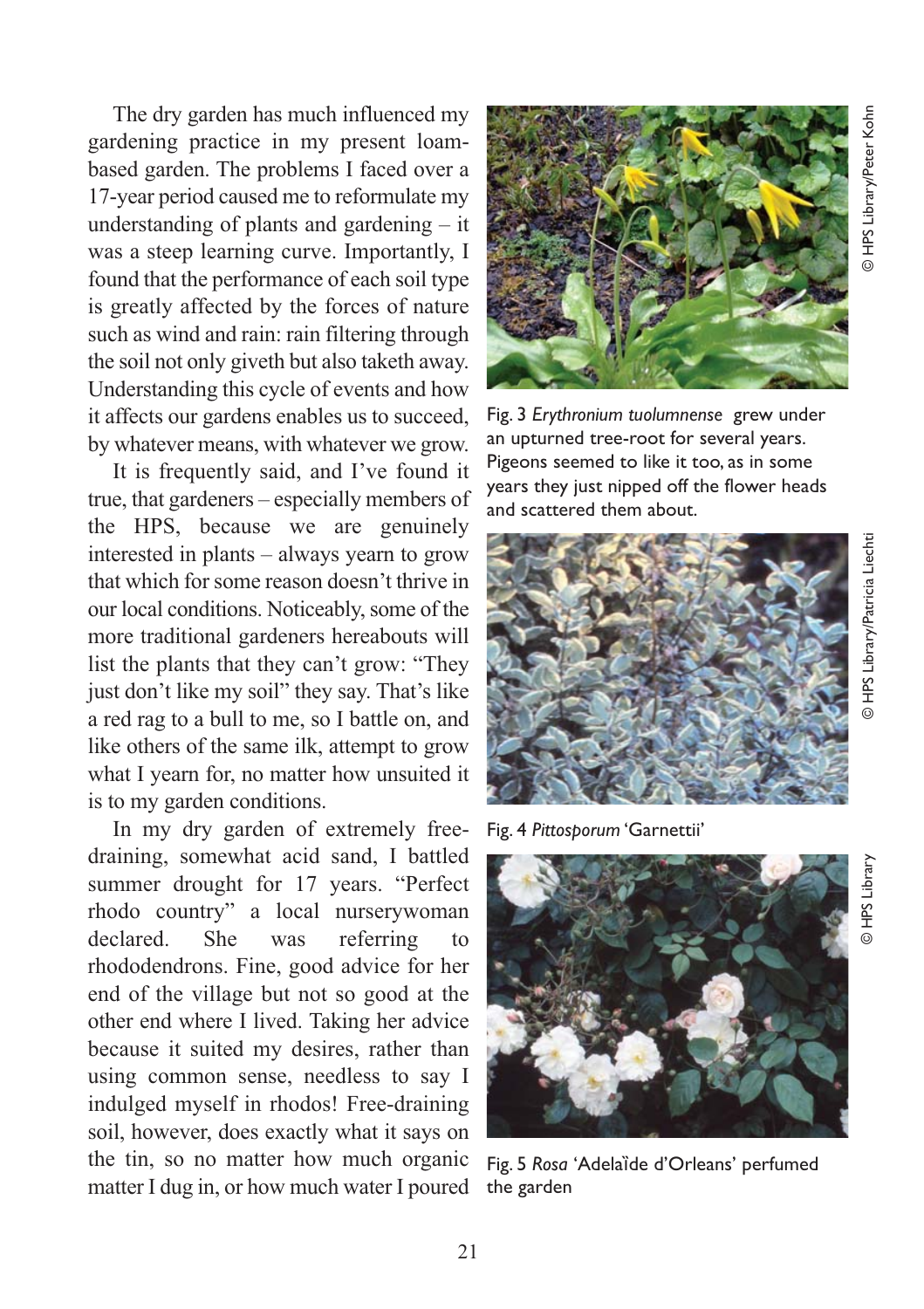

Fig. 6 *Linaria purpurea* 'Canon Went' was easily satisfied

© HPS Library/Tony Mobbs © HPS Library/Tony Mobbs



Fig. 7 *Oenothera stricta* loved the terrain

in, the rhodos shrivelled, withered, and eventually died – or were pulled out as they looked so dismal!

The challenge was the constant need for water. For several years now the Norfolk and Suffolk Group of the HPS has been compiling measurements of the rainfall in our area (archived on our website, www.hpsnorfolkandsuffolk.org.uk). Here on the eastern side of England gardeners are only too aware of our almost desert conditions – our rainfall is only 10–12cm above the calibrated line that defines a desert. In my dry garden even drought-tolerant plants needed copious watering and, as death by dessication seemed imminent, they had short flowering-seasons to produce seed as quickly as possible. However, I finally learnt lessons and changed the way I garden and think about plants after I read Vita Sackville-West's comment that she didn't consider herself a gardener but more of an observer. It is clear from her writing that she gained her inspiration from whatever she saw around her. So it was at this point in this man v. the elements saga that I started looking around me, not only at the plants that grew in my local soil but also at the varying environments that provided great diversity. In other words, I had discovered micro-climates – I had probably been working towards it for years, but I'd only then realised it. It has become the first principle of my approach to plants and gardening.

My clay garden was wet, and at most times of the year working in it was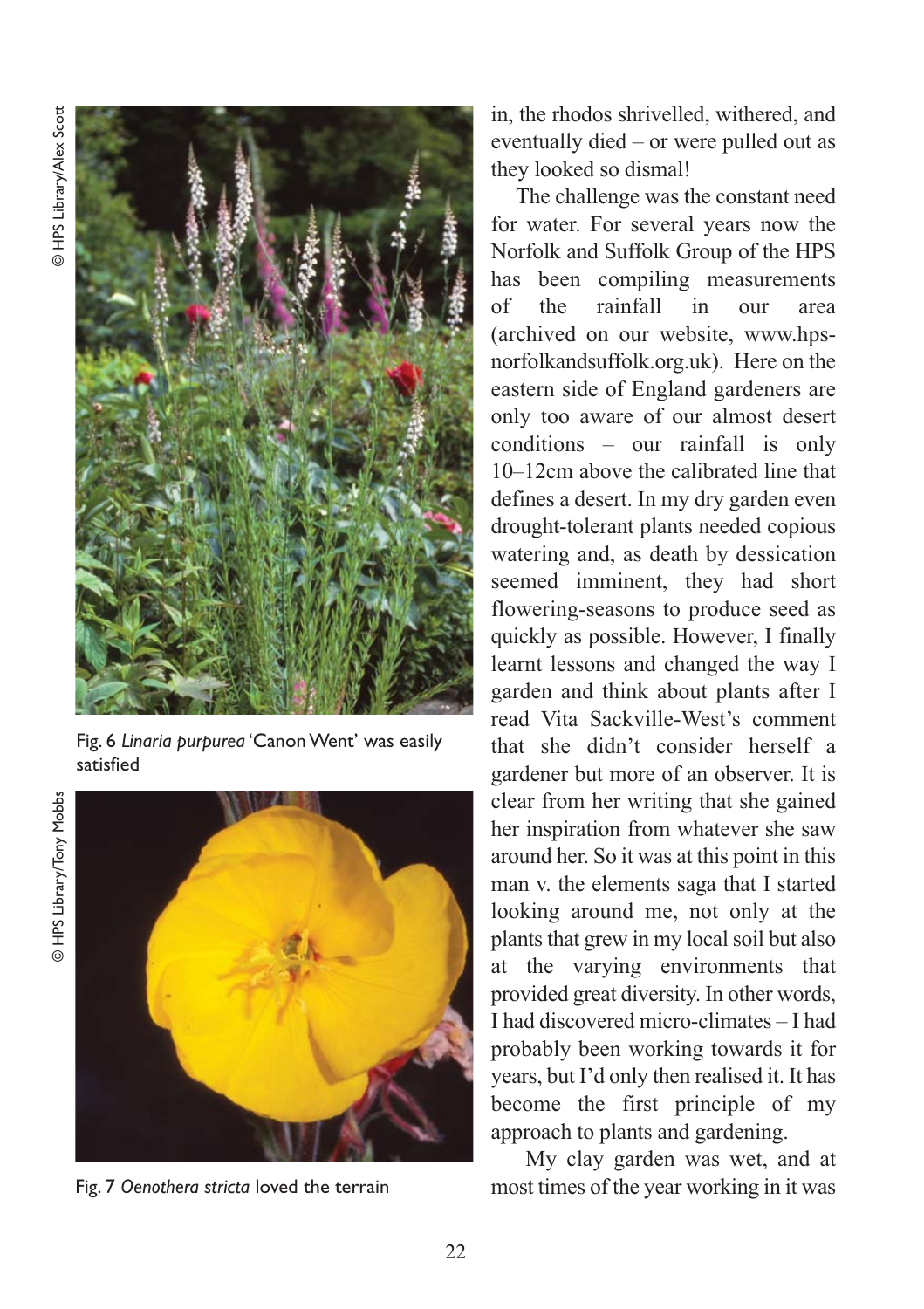

Fig. 8 *Nerine bowdenii* grew profusely in the driest places

a struggle. But moving to the dry garden was a major challenge to my gardening repertoire. The local dairy, which owned the field over the hedge at the bottom of the garden, put tons of manure on the field every autumn (usually spreading it when we had friends visiting, naturally) and still the sweetcorn was stunted – it contributed little to the structure of the soil as the organic matter either dessicated and blew away, or the nutrients leached through the soil when rain came.

In the sandy garden ornamental features were vital, and not purely for ornament: they provided a much-valued cool, moist root-run. Ornamental logs, paving slabs, gravel, tree roots and huge flints were used for this purpose. Planting holes were filled with organic matter in an attempt to retain some moisture around the root system. Shade offered by buildings, hedges and trees were all used to advantage.

My first success in the dry garden was to establish a clump of *Erythronium tuolumnense* (fig. 3) under an ornamental log, where it flowered happily for quite a few years. So far so good, but the downside of providing such environments is that other members of the 'garden fraternity' were drawn like a magnet to any improvements. Organic material = improved moisture retention = more worms = more moles, so every downside has an upside, or vice-versa if you are a pessimist. Insects also appreciate this sort of cover and where I had been growing plants under flints their root systems were destroyed by nesting ants. It also meant that we received frequent visits from the good old Norfolk yaffle, the stunningly-coloured green woodpecker who would poke in and around the flints to feast on the ants and, on being discovered, would take to wing, his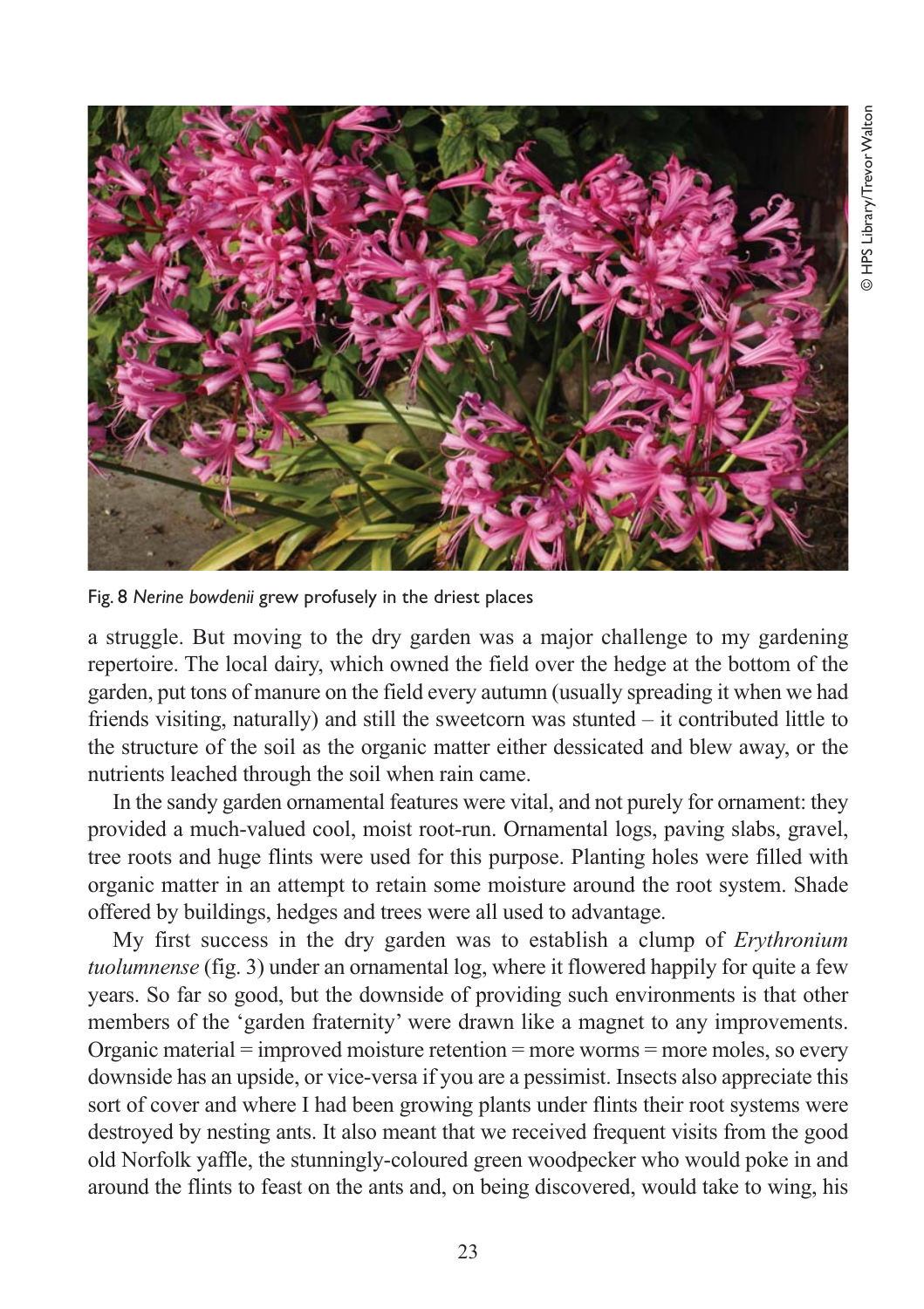

dipping flight across the fields accompanied by his piercing cackle as strident in pitch as his feathering was in green.

I was always amazed when a plant did well, as the growing conditions were severe. But once established, certain plants did more than just hang in there, they actually thrived, as long as some care was administered at the right time. Phormiums shot up their spiked leaves. *Physocarpus opulifolius* 'Diabolo' filled out and didn't mind the sun and wind, though its cousin *P. o*. 'Dart's Gold' limped along, hating any dry spells and definitely scorching in the sun. *Pittosporum* 'Garnettii' (fig. 4) lived up to its name and, in cold winters, rimed the edge of each leaf in rich red. Sacred bamboo, *Nandina domestica*, actually sent out runners. Roses *R*.'Albertine' and *R*. 'Adelaȉde d'Orleans' (fig. 5) perfumed the garden – Adelaȉde just romped away. Shrubby *Lonicera tatarica* 'Hack's Red' formed a huge bush, as did winter-flowering *Lonicera* x *purpusii* which gave us winter perfume when the slightly gnarled stems were cut and brought indoors. *Linaria purpurea*, especially 'Canon Went' (fig. 6), was a delight in that it seeded around and was so easily satisfied, loving as it did the gravel in the drive. The somewhat tortured stems of *Oenothera stricta* (fig. 7), with its warm-perfumed, melted-butter-coloured, cup-shaped flowers also loved this terrain. The Chusan fan palm, *Trachycarpus fortunei*, went from a tiny plant to almost a palm tree and I was even considering stripping the stem to enhance its shabby-chic stature. *Nerine bowdenii* (fig. 8) grew in profusion in the driest of dry places, the south-facing beds under the eaves of the house the rain hardly reached. Evergreen *Clematis armandii* (fig. 9) thrived here as well, and on a similar wall so too did *Trachelospermum jasminoides* (fig. 10). Noticing harebells (*Campanula rotundifolia*) growing on a nearby heath I planted some in the garden and near them a group of wild primroses (*Primula vulgaris*) which, to my surprise, also flourished, but